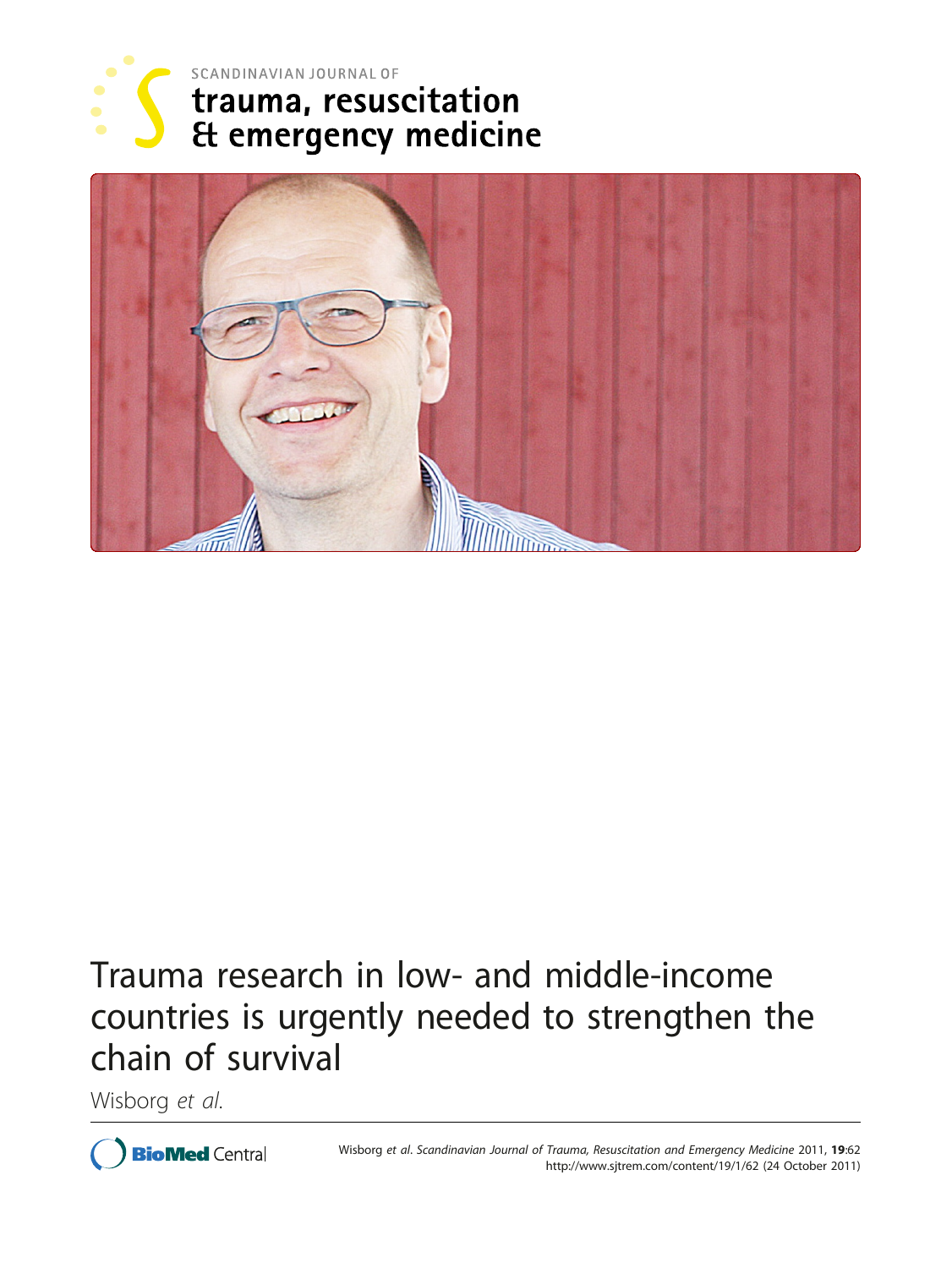### Communication of the communication of the communication of the communication of the communication of the communication<br>The communication of the communication of the communication of the communication of the communication o



## Trauma research in low- and middle-income countries is urgently needed to strengthen the chain of survival

Torben Wisborg<sup>1,2\*</sup>, Thapelo R Montshiwa<sup>3</sup> and Charles Mock<sup>4</sup>

Abstract Trauma is a major - and increasing - cause of death, especially in low- and middle income countries. In all countries rural areas are especially hard hit, and the distribution of physicians is skewed towards cities. To reduce avoidable deaths from injury all links in the chain of survival after trauma needs strengthening. Prioritizing in each country should be done by local researchers, but little research on injuries emerges from low- and middle income countries. Researchers in these countries need support and collaboration from their peers in industrialized countries. This partnership will be of mutual benefice.

Every day, 16,000 men, women, and children are killed by injuries, and thousands more are permanently injured worldwide. It is estimated that for every death there are dozens of hospital admissions, hundreds of emergency department visits, and thousands of doctors' appointments, in the countries where such facilities exists. Injuries are responsible for six of the 15 leading causes of death in 15 to 44 year-olds worldwide [[1\]](#page-3-0). Without new or improved interventions, road traffic injuries will be the third leading cause of death worldwide by the year 2020 [[2\]](#page-3-0).

This deadly epidemic, devastating to all involved, is hitting victims with least resources. Almost 90% of deaths due to injuries occur in low- and middle-income countries (LMIC) [[3\]](#page-3-0). Injuries from road traffic accidents, interpersonal violence, and war are among the leading causes of death in low- and middle-income countries [[2\]](#page-3-0).

The distribution of resources is skewed in these countries, with most physicians and medical facilities located in major cities [\[4](#page-3-0)]. The rate of prehospital death is highest in the countries with least resources [[5\]](#page-3-0). Worldwide, there is a mismatch between the distribution of doctors and injuries (Figures [1](#page-2-0) and [2\)](#page-2-0) [[6](#page-3-0),[7](#page-3-0)].

In comparison to the high income countries little research is published from low- and middle income

\* Correspondence: [twi@barentsnett.no](mailto:twi@barentsnett.no)



It is thus commendable that two groups of researchers from Tanzania [[9](#page-3-0)] and Nigeria [\[10\]](#page-3-0) are reporting their experiences in Scandinavian Journal of Trauma, Resuscitation and Emergency Medicine. Chalya and co-workers describe a situation in their referral level intensive care department with high burdens from injuries, mainly road traffic injuries [[9](#page-3-0)]. These patients were severely injured, and the authors found a correlation between delay in ICU admission and mortality, amongst others. Iteke and coworkers have investigated the frequency of post-traumatic stress disorder (PTSD) in injury victims after road traffic injuries [[10](#page-3-0)]. One of the findings was a correlation between lack of family income and risk of PTSD development. Both groups of researchers are thus in the more advanced end of the chain of survival.

These two articles provide us with very useful information that helps to further the field of trauma care globally, pointing out priorities both for action based on what we know already and for further research. In terms of action, Iteke and co-workers have pointed out the dearth of services available for the very large numbers of injury victims with PTSD. This fits closely with the sparseness of



© 2011 Wisborg et al; licensee BioMed Central Ltd. This is an Open Access article distributed under the terms of the Creative Commons Attribution License [\(http://creativecommons.org/licenses/by/2.0](http://creativecommons.org/licenses/by/2.0)), which permits unrestricted use, distribution, and reproduction in any medium, provided the original work is properly cited.

<sup>&</sup>lt;sup>1</sup>Department of Acute Care, Hammerfest Hospital, Hammerfest, Norway Full list of author information is available at the end of the article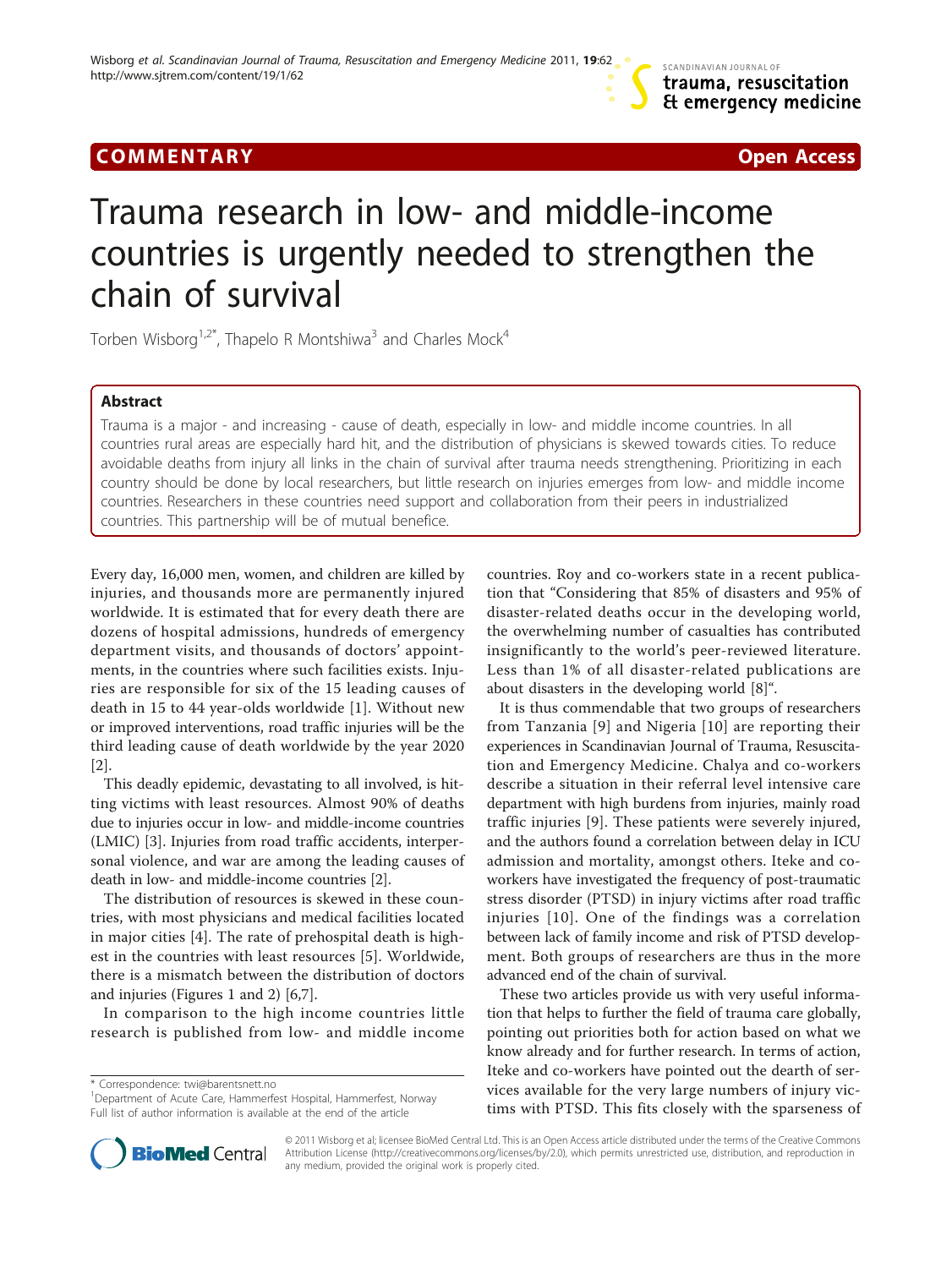<span id="page-2-0"></span>

rehabilitation capabilities more broadly in many LMICs. For example, a survey of trauma care capabilities in 4 LMICs revealed that rehabilitation services such as physio-therapy and prostheses were very inadequate and the services of more highly specialized rehabilitative personnel were nearly completely absent in almost all circumstances evaluated, except for urban areas of middle income countries [[11](#page-3-0)]. In general, such rehabilitative services were at a lower level of development and availability than were acute care services. The current study adds more evidence to these deficiencies and further shows that psychological aspects of rehabilitation need to be addressed as well. Increase in capabilities for physical and psychological rehabilitation of injury victims can thus be

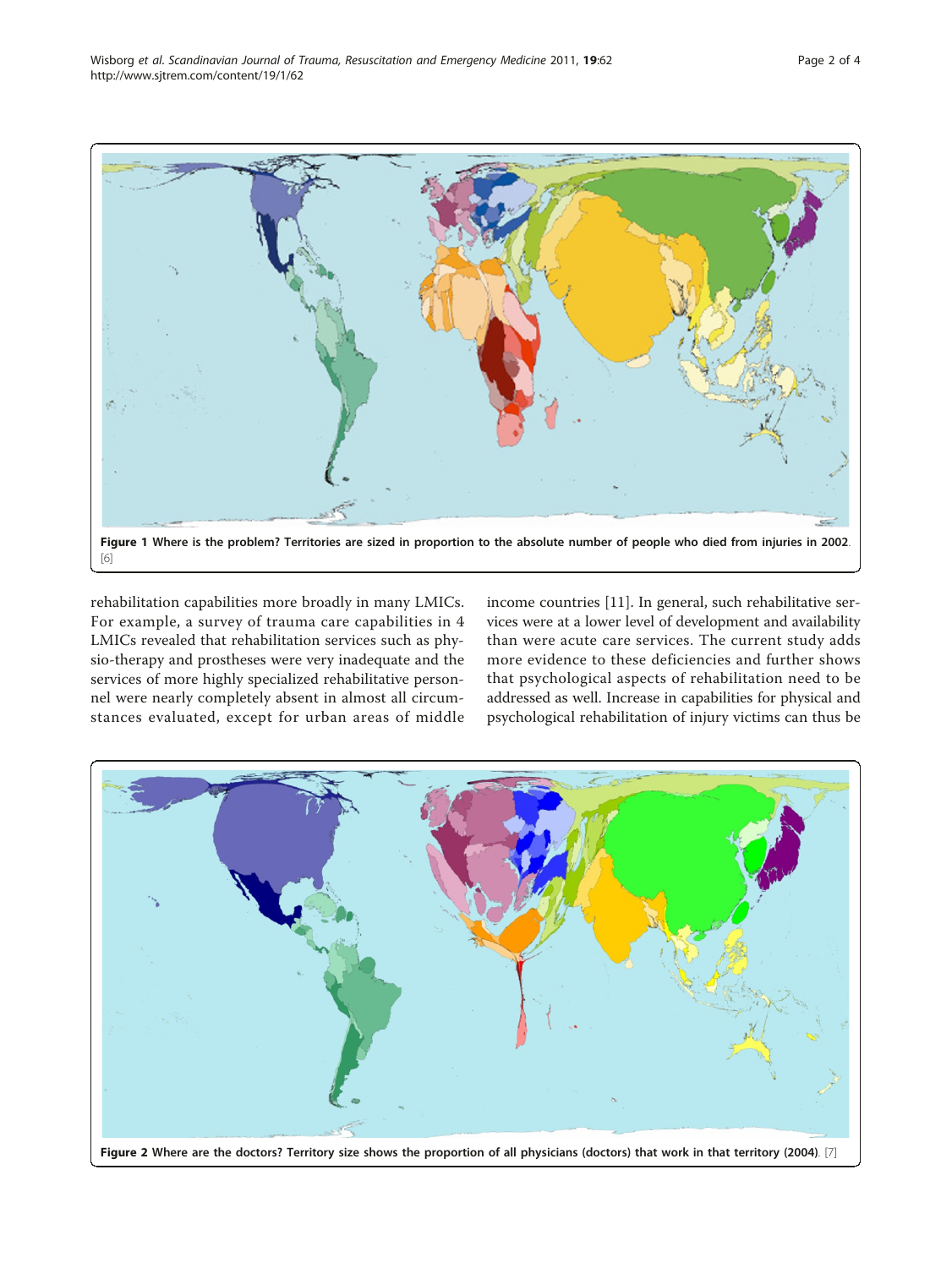<span id="page-3-0"></span>seen as priorities for action based on what we know already.

In terms of research priorities, Chalya and co-workers point out the large number of injury victims who need ICU care. Issues of priorities for ICU care in LMICs and related issues of what are the most cost-effective elements of ICU care that should be more widely promoted have been scarcely addressed in the world's literature. For example, what minimum core of procedures should be assured, what levels of staffing for which types of providers should be promoted, and what types of equipment and supplies should be stocked in ICUs globally are all questions that need to be answered before firm recommendations about ICU care globally can be made. These are clearly priorities for future research.

Inhabitants of rural areas, be it in low- and middle income countries or in high income countries, will often never reach these advanced treatment facilities. Prehospital mortality rates are above 70% in both rural Europe and LMIC [12,13]. Is it possible to strengthen the chain of survival even in the initial links? Yes, and several papers do in fact indicate this [14-16]. A recent study from Northern Iraq indicates that not only training of paramedics in a long-time project, but also short-time first responder training have a significant individual impact on mortality after injuries in rural areas of Northern Iraq [17]. These lower cost alternatives for prehospital care in LMICs have received limited attention compared with research on higher cost EMS systems from high income countries [18].

It is thus high time to use existing knowledge to bridge the gaps in trauma care in low- and middle income countries. The two recent papers in Scandinavian Journal of Trauma, Resuscitation and Emergency Medicine [9,10] are good examples of local researchers taking responsibility for their link of the trauma chain of survival. Several papers on prehospital and in-hospital care improvement underline the need for a systematic approach [19], based on a careful needs assessment, which in turn will direct the efforts towards areas with expected high return of investments. Local researchers are the key to this knowledge, and need to disseminate their experience to the international audience. It should, however, be acknowledged that the challenges faced by most local researchers in LMICs are great, and with limited resources, research is usually given one of the least of priorities. Support from the international community will therefore play a very important role, not just in funding but also from the expertise of other experienced and well published researchers in the developed countries and institutions. This valuable role can be in the form of collaborations, mentorship, guidance and other similar support, therefore generally promoting the culture of research and publication.

### Author details

<sup>1</sup>Department of Acute Care, Hammerfest Hospital, Hammerfest, Norway. <sup>2</sup> Anaesthesia and Critical Care Research Group, Faculty of Health Sciences, University of Tromsø, 9037 Tromsø, Norway. <sup>3</sup>Orthopedics, Faculty of Health Sciences- School of Medicine, University of Botswana, Gaborone, Botswana. 4 Harborview Injury Prevention and Research Center, University of Washington, Seattle, Washington, USA.

#### Received: 7 September 2011 Accepted: 24 October 2011 Published: 24 October 2011

#### References

- 1. Krug EG, Sharma GK, Lozano R: [The global burden of injuries.](http://www.ncbi.nlm.nih.gov/pubmed/10754963?dopt=Abstract) Am J Public Health 2000, 90:523-526.
- 2. World Health Organization: World report on road traffic injury prevention. 2004 [\[http://www.who.int/violence\\_injury\\_prevention/publications/](http://www.who.int/violence_injury_prevention/publications/road_traffic/world_report/chapter2.pdf) [road\\_traffic/world\\_report/chapter2.pdf](http://www.who.int/violence_injury_prevention/publications/road_traffic/world_report/chapter2.pdf)], [cited 2011 13/08].
- 3. Hofman K, Primack A, Keusch G, Hrynkow S: [Addressing the growing](http://www.ncbi.nlm.nih.gov/pubmed/15623852?dopt=Abstract) [burden of trauma and injury in low- and middle-income countries.](http://www.ncbi.nlm.nih.gov/pubmed/15623852?dopt=Abstract) Am J Public Health 2005, 95:13-17.
- 4. Gwatkin DR, Bhuiya A, Victora CG: [Making health systems more equitable.](http://www.ncbi.nlm.nih.gov/pubmed/15464189?dopt=Abstract) Lancet 2004, 364:1273-1280.
- 5. Mock C, Tiska M, Adu-Ampofo M, Boakye G: [Improvements in prehospital](http://www.ncbi.nlm.nih.gov/pubmed/12131396?dopt=Abstract) [trauma care in an African country with no formal emergency medical](http://www.ncbi.nlm.nih.gov/pubmed/12131396?dopt=Abstract) [services.](http://www.ncbi.nlm.nih.gov/pubmed/12131396?dopt=Abstract) J Trauma 2002, 53:90-97.
- 6. Worldmapper: All injury deaths. 2002 [[http://www.worldmapper.org/](http://www.worldmapper.org/images/largepng/473.png) [images/largepng/473.png](http://www.worldmapper.org/images/largepng/473.png)], [cited 13.8.2011].
- 7. Worldmapper: Territory size shows the proportion of all physicians (doctors) that work in that territory (2004).[[http://www.worldmapper.org/](http://www.worldmapper.org/images/largepng/219.png) [images/largepng/219.png](http://www.worldmapper.org/images/largepng/219.png)], [cited 13.8.2011].
- 8. Roy N, Thakkar P, Shah H: [Developing-World Disaster Research: Present](http://www.ncbi.nlm.nih.gov/pubmed/21685306?dopt=Abstract) [Evidence and Future Priorities.](http://www.ncbi.nlm.nih.gov/pubmed/21685306?dopt=Abstract) Disaster Med Public Health Prep 2011, 5:112-116.
- 9. Chalya PL, Dass RM, Mchembe MD, Matasha M, Mabula JB, Mahalu W: Trauma admissions to the Intensive Care Unit at a reference Hospital in Northwestern Tanzania. Scand J Trauma Resusc Emerg Med
- 10. Iteke O, Bakare MO, Agomoh AO, Uwakwe R, Onwukwe JU: [Road traffic](http://www.ncbi.nlm.nih.gov/pubmed/21696614?dopt=Abstract) [accidents and posttraumatic stress disorder in an orthopedic setting in](http://www.ncbi.nlm.nih.gov/pubmed/21696614?dopt=Abstract) [south-eastern Nigeria: a controlled study.](http://www.ncbi.nlm.nih.gov/pubmed/21696614?dopt=Abstract) Scand J Trauma Resusc Emerg Med 2011, 19:39.
- 11. Mock C, Nguyen S, Quansah R, Arreola-Risa C, Viradia R, Joshipura M: [Evaluation of Trauma Care Capabilities in Four Countries Using the](http://www.ncbi.nlm.nih.gov/pubmed/16736320?dopt=Abstract) [WHO-IATSIC Guidelines for Essential Trauma Care.](http://www.ncbi.nlm.nih.gov/pubmed/16736320?dopt=Abstract) World J Surg 2006, 30:946-956.
- 12. Bakke HK, Wisborg T: [Rural High North: A High Rate of Fatal Injury and](http://www.ncbi.nlm.nih.gov/pubmed/21538190?dopt=Abstract) [Prehospital Death.](http://www.ncbi.nlm.nih.gov/pubmed/21538190?dopt=Abstract) World J Surg 2011, 35:1615-1620.
- 13. Wisborg T, Murad MK, Edvardsen O, Husum H: [Prehospital trauma system](http://www.ncbi.nlm.nih.gov/pubmed/18469659?dopt=Abstract) [in a low-income country: system maturation and adaptation during](http://www.ncbi.nlm.nih.gov/pubmed/18469659?dopt=Abstract) [eight years.](http://www.ncbi.nlm.nih.gov/pubmed/18469659?dopt=Abstract) *J Trauma* 2008, 64:1342-1348.
- 14. Arreola-Risa C, Mock C, Herrera-Escamilla A, Contreras I, Vargas I: [Cost](http://www.ncbi.nlm.nih.gov/pubmed/15645628?dopt=Abstract)[effectiveness of improvements in prehospital trauma care in Latin](http://www.ncbi.nlm.nih.gov/pubmed/15645628?dopt=Abstract) [America.](http://www.ncbi.nlm.nih.gov/pubmed/15645628?dopt=Abstract) Prehosp Disaster Med 2004, 19:318-325.
- 15. Arreola-Risa C, Vargas J, Contreras I, Mock C: [The effect of emergency](http://www.ncbi.nlm.nih.gov/pubmed/18090026?dopt=Abstract) [medical technician certification for all prehospital personnel in a Latin](http://www.ncbi.nlm.nih.gov/pubmed/18090026?dopt=Abstract) [American city.](http://www.ncbi.nlm.nih.gov/pubmed/18090026?dopt=Abstract) J Trauma 2007, 63:914-919.
- 16. Jayaraman S, Mabweijano JR, Lipnick MS, Caldwell N, Miyamoto J, Wangoda R, Mijumbi C, Hsia R, Dicker R, Ozgediz D: [Current patterns of](http://www.ncbi.nlm.nih.gov/pubmed/19669228?dopt=Abstract) [prehospital trauma care in Kampala, Uganda and the feasibility of a lay](http://www.ncbi.nlm.nih.gov/pubmed/19669228?dopt=Abstract)first-responder [training program.](http://www.ncbi.nlm.nih.gov/pubmed/19669228?dopt=Abstract) World J Surg 2009, 33:2512-2521.
- 17. Murad MK, Husum H: [Trained lay first-helpers reduce trauma mortality: A](http://www.ncbi.nlm.nih.gov/pubmed/21181688?dopt=Abstract) [controlled study of rural trauma in Iraq.](http://www.ncbi.nlm.nih.gov/pubmed/21181688?dopt=Abstract) Prehosp Disaster Med 2010, 25:533-539.
- 18. Roudsari B, Nathens A, Arreola-Risa C, Cameron P, Civil I, Grigoriou G, Gruen RA, Koepsell T, Lecky F, Liberman M, Mock C, Oestern HJ, Petridou E, Schildhauer T, Zargar M, Rivara F: [Emergency Medical Service \(EMS\)](http://www.ncbi.nlm.nih.gov/pubmed/17583709?dopt=Abstract) [Systems in developed and developing countries.](http://www.ncbi.nlm.nih.gov/pubmed/17583709?dopt=Abstract) Injury 2007, 38:1001-1013.
- 19. Mock C, Quansah R, Krishnan R, Arreola-Risa C, Rivara F: [Strengthening the](http://www.ncbi.nlm.nih.gov/pubmed/15220042?dopt=Abstract) [prevention and care of injuries worldwide.](http://www.ncbi.nlm.nih.gov/pubmed/15220042?dopt=Abstract) Lancet 2004, 363:2172-9.